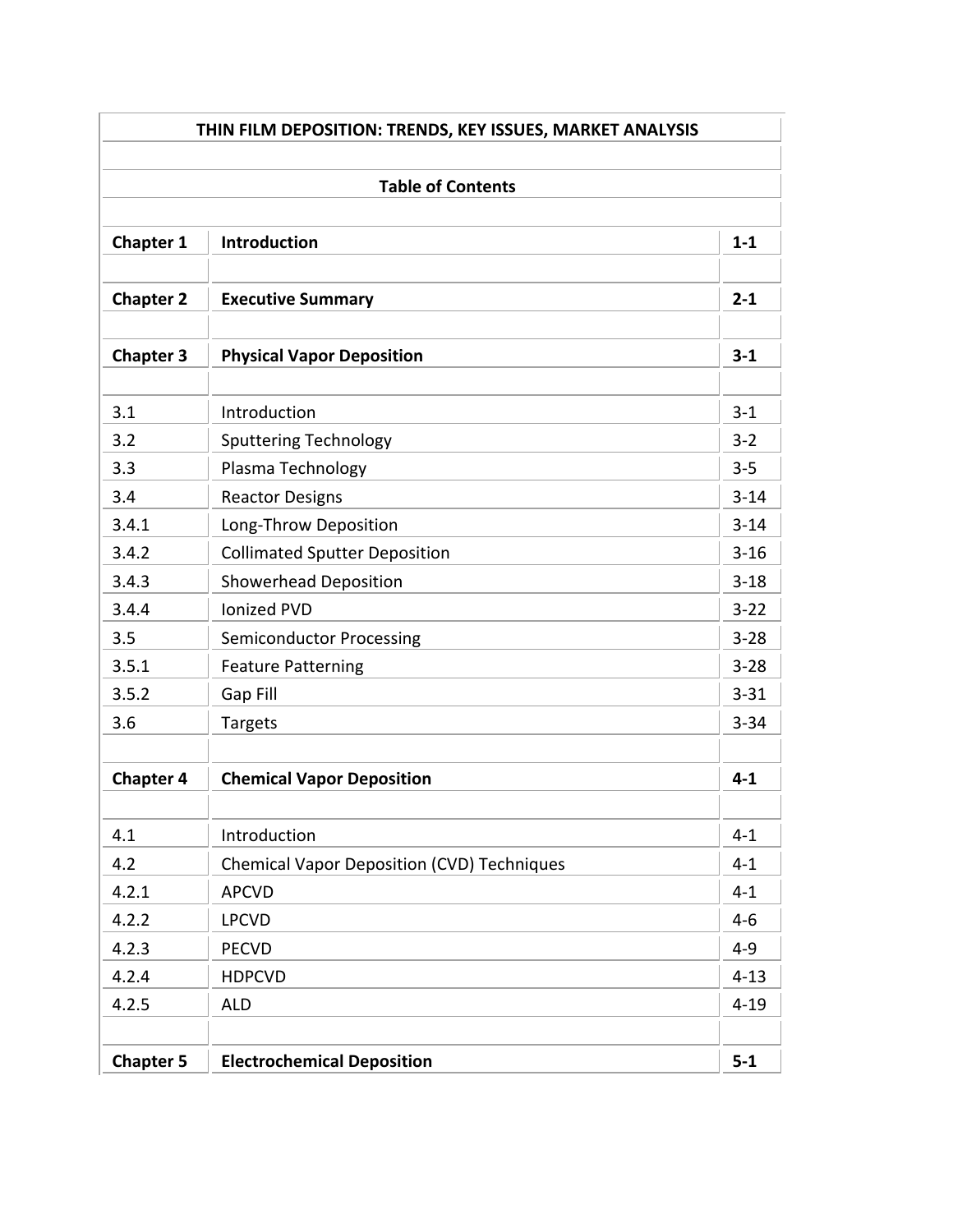| 5.1              | Introduction                               | $5 - 1$  |
|------------------|--------------------------------------------|----------|
| 5.2              | <b>Reactor Design</b>                      | $5-5$    |
| 5.3              | Challenges                                 | $5-6$    |
| 5.4              | <b>Additives</b>                           | $5 - 8$  |
| 5.5              | Processing                                 | $5-9$    |
| 5.5.1            | Superfilling                               | $5 - 9$  |
| 5.5.2            | <b>Aspect Ratios</b>                       | $5 - 9$  |
| 5.6              | <b>Copper Cathodes</b>                     | $5 - 10$ |
| 5.7              | Wet Copper Seed-Layer                      | $5 - 11$ |
|                  |                                            |          |
| <b>Chapter 6</b> | <b>Film Deposition And Film Properties</b> | $6-1$    |
|                  |                                            |          |
| 6.1              | Introduction                               | $6 - 1$  |
| 6.2              | <b>Dielectric Deposition</b>               | $6 - 4$  |
| 6.2.1            | <b>Silicon Dioxide</b>                     | $6-5$    |
| 6.2.1.1          | <b>Thermal CVD</b>                         | $6-5$    |
| 6.2.1.2          | <b>PECVD</b>                               | $6-6$    |
| 6.2.1.3          | <b>HDPCVD</b>                              | $6 - 9$  |
| 6.2.2            | <b>Silicon Nitride</b>                     | $6 - 13$ |
| 6.2.2.1          | <b>Thermal CVD</b>                         | $6 - 13$ |
| 6.2.2.2          | <b>PECVD</b>                               | $6 - 14$ |
| 6.2.2.3          | <b>HDPCVD</b>                              | $6 - 19$ |
| 6.2.3            | <b>High-K Dielectrics</b>                  | $6 - 19$ |
| 6.2.4            | <b>Low-K Dielectrics</b>                   | $6 - 22$ |
| 6.3              | <b>Metal Deposition</b>                    | $6 - 23$ |
| 6.3.1            | Aluminum                                   | $6 - 23$ |
| 6.3.2            | Tungsten/Tungsten Silicide                 | $6 - 26$ |
| 6.3.3            | <b>Titanium Nitride</b>                    | $6 - 28$ |
|                  |                                            |          |
| <b>Chapter 7</b> | <b>Vendor Issues</b>                       | $7 - 1$  |
|                  |                                            |          |
| 7.1              | Introduction                               | $7 - 1$  |
| 7.2              | 450mm Processing                           | $7-6$    |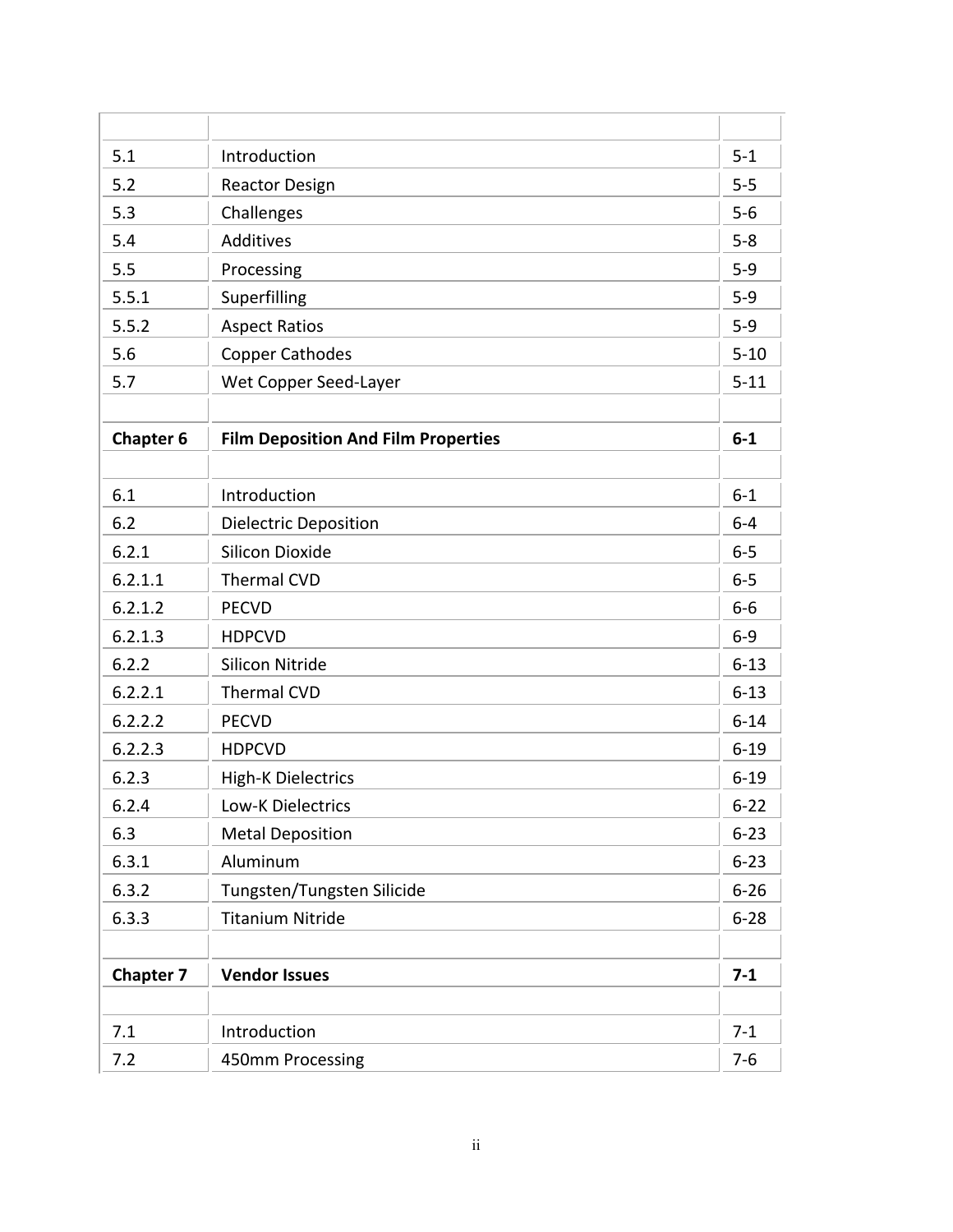| 7.3                    | <b>Integrated Processing</b>                                   | $7 - 8$  |  |  |
|------------------------|----------------------------------------------------------------|----------|--|--|
| 7.4                    | Copper                                                         | $7 - 11$ |  |  |
| 7.5                    | Metrology                                                      | $7 - 14$ |  |  |
| 7.6                    | <b>ESD</b>                                                     | $7 - 17$ |  |  |
| 7.7                    | Parametric Test                                                | $7 - 18$ |  |  |
|                        |                                                                |          |  |  |
| <b>Chapter 8</b>       | <b>Market Forecast</b>                                         | $8 - 1$  |  |  |
|                        |                                                                |          |  |  |
| 8.1                    | Introduction                                                   | $8 - 1$  |  |  |
| 8.2                    | <b>Key Issues</b>                                              | $8 - 4$  |  |  |
| 8.3                    | <b>Market Forecast Assumptions</b>                             | $8 - 7$  |  |  |
| 8.4                    | <b>Market Forecast</b>                                         | $8 - 8$  |  |  |
| 8.4.1                  | <b>Chemical Vapor Deposition</b>                               | $8 - 8$  |  |  |
| 8.4.2                  | <b>Physical Vapor Deposition</b>                               | $8 - 28$ |  |  |
| 8.4.3                  | <b>Copper Electroplating Market</b>                            | $8 - 32$ |  |  |
| 8.4.4                  | <b>Atomic Layer Deposition Market</b>                          | $8 - 36$ |  |  |
|                        |                                                                |          |  |  |
| <b>List of Figures</b> |                                                                |          |  |  |
|                        |                                                                |          |  |  |
| 3.1                    | <b>Schematic Of Sputtering System</b>                          | $3 - 3$  |  |  |
| 3.2                    | <b>Magnetron Sputtering Design</b>                             | $3 - 9$  |  |  |
| 3.3                    | Showerhead Reactor Design                                      | $3 - 19$ |  |  |
| 3.4                    | <b>Ionized PVD</b>                                             | $3 - 24$ |  |  |
| 4.1                    | <b>APCVD Reactor</b>                                           | $4 - 3$  |  |  |
| 4.2                    | <b>Tube CVD Reactor</b>                                        | $4 - 7$  |  |  |
| 4.3                    | <b>HDPCVD Reactor</b>                                          | $4 - 17$ |  |  |
| 4.4                    | ALD Versus PVD Copper Barrier                                  | $4 - 26$ |  |  |
| 5.1                    | <b>Copper Electroplating System</b>                            | $5-3$    |  |  |
| 7.1                    | <b>Comparison Between Semiconductor and Equipment Revenues</b> | $7 - 4$  |  |  |
| 8.1                    | <b>Worldwide MCVD Market Shares</b>                            | $8 - 12$ |  |  |
| 8.2                    | Worldwide DCVD Market Shares                                   | $8 - 13$ |  |  |
| 8.3                    | Worldwide DCVD Market By Sectors                               | $8 - 15$ |  |  |
| 8.4                    | Worldwide HDHCVD Market Shares                                 | $8 - 18$ |  |  |
| 8.5                    | Worldwide PECVD Market Shares                                  | $8 - 21$ |  |  |